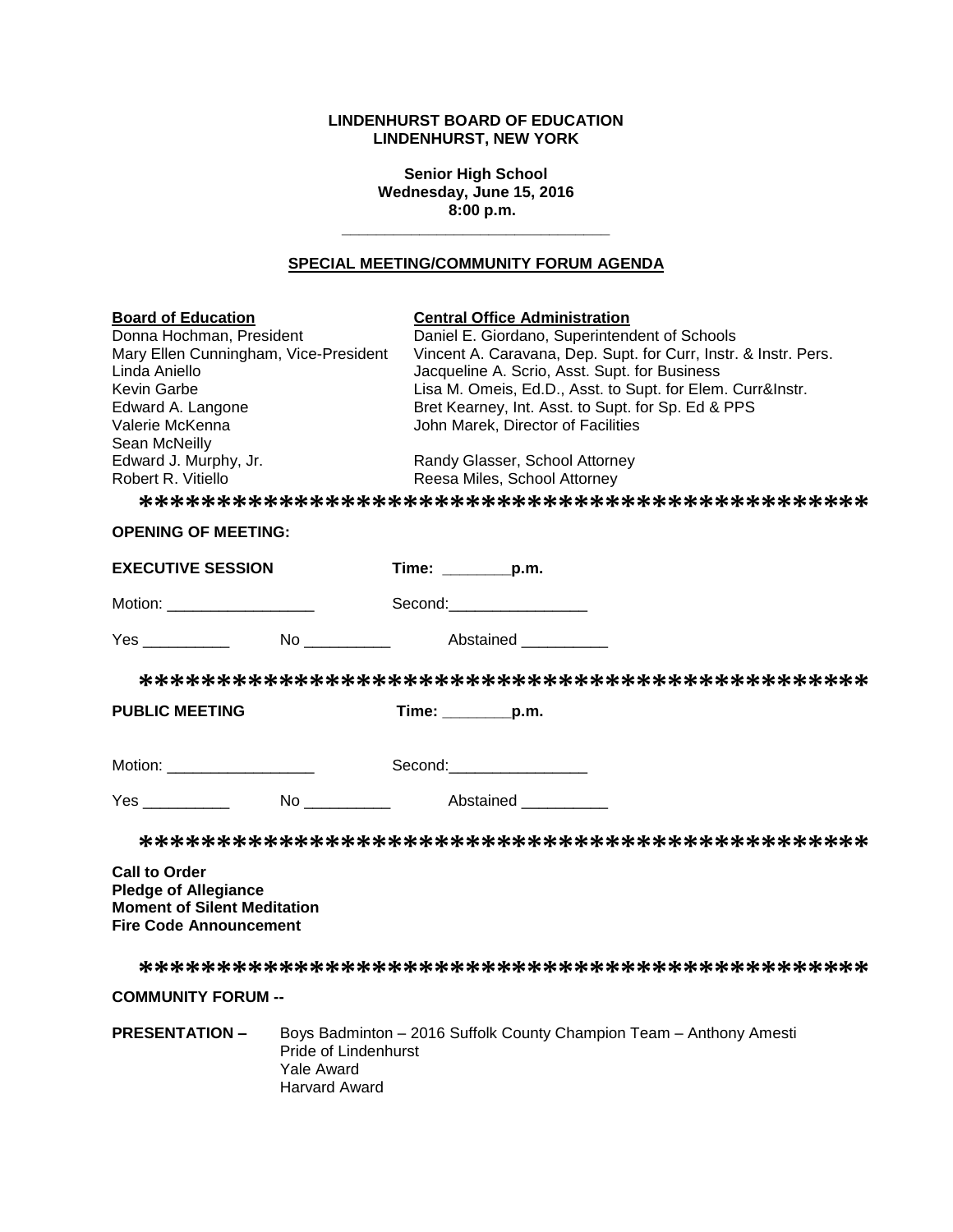**\*\*\*\*\*\*\*\*\*\*\*\*\*\*\*\*\*\*\*\*\*\*\*\*\*\*\*\*\*\*\*\*\*\*\*\*\*\*\*\*\*\*\*\*\*\*\***

| <b>RETURN TO SPECIAL MEETING:</b> | Time: |                                                                                                                                                                                                                                | p.m. |
|-----------------------------------|-------|--------------------------------------------------------------------------------------------------------------------------------------------------------------------------------------------------------------------------------|------|
| Motion:                           |       | Second: with the second of the second of the second of the second of the second of the second of the second of the second of the second of the second of the second of the second of the second of the second of the second of |      |
| Yes                               | N٥    | Abstained                                                                                                                                                                                                                      |      |

**\*\*\*\*\*\*\*\*\*\*\*\*\*\*\*\*\*\*\*\*\*\*\*\*\*\*\*\*\*\*\*\*\*\*\*\*\*\*\*\*\*\*\* Approval of Minutes –** June 1, 2016 – Business Meeting

Motion: \_\_\_\_\_\_\_\_\_\_\_\_\_\_\_\_\_ Second:\_\_\_\_\_\_\_\_\_\_\_\_\_\_\_\_

Yes \_\_\_\_\_\_\_\_\_\_ No \_\_\_\_\_\_\_\_\_\_ Abstained \_\_\_\_\_\_\_\_\_\_

**\*\*\*\*\*\*\*\*\*\*\*\*\*\*\*\*\*\*\*\*\*\*\*\*\*\*\*\*\*\*\*\*\*\*\*\*\*\*\*\*\*\*\*\*\*\*\***

## **BOARD OF EDUCATION'S REPORT TO THE COMMUNITY:**

**\*\*\*\*\*\*\*\*\*\*\*\*\*\*\*\*\*\*\*\*\*\*\*\*\*\*\*\*\*\*\*\*\*\*\*\*\*\*\*\*\*\*\*\*\*\*\***

#### **SUPERINTENDENT'S REPORT TO THE COMMUNITY:**

**\*\*\*\*\*\*\*\*\*\*\*\*\*\*\*\*\*\*\*\*\*\*\*\*\*\*\*\*\*\*\*\*\*\*\*\*\*\*\*\*\*\*\*\*\*\*\***

**AGENDA QUESTIONS FROM THE BOARD OF EDUCATION:**

**\*\*\*\*\*\*\*\*\*\*\*\*\*\*\*\*\*\*\*\*\*\*\*\*\*\*\*\*\*\*\*\*\*\*\*\*\*\*\*\*\*\*\*\*\*\*\***

## **INDIVIDUALS AND DELEGATIONS:**

**\*\*\*\*\*\*\*\*\*\*\*\*\*\*\*\*\*\*\*\*\*\*\*\*\*\*\*\*\*\*\*\*\*\*\*\*\*\*\*\*\*\*\*\*\*\*\***

# **TRUSTEE'S REQUEST:**

**\*\*\*\*\*\*\*\*\*\*\*\*\*\*\*\*\*\*\*\*\*\*\*\*\*\*\*\*\*\*\*\*\*\*\*\*\*\*\*\*\*\*\*\*\*\*\***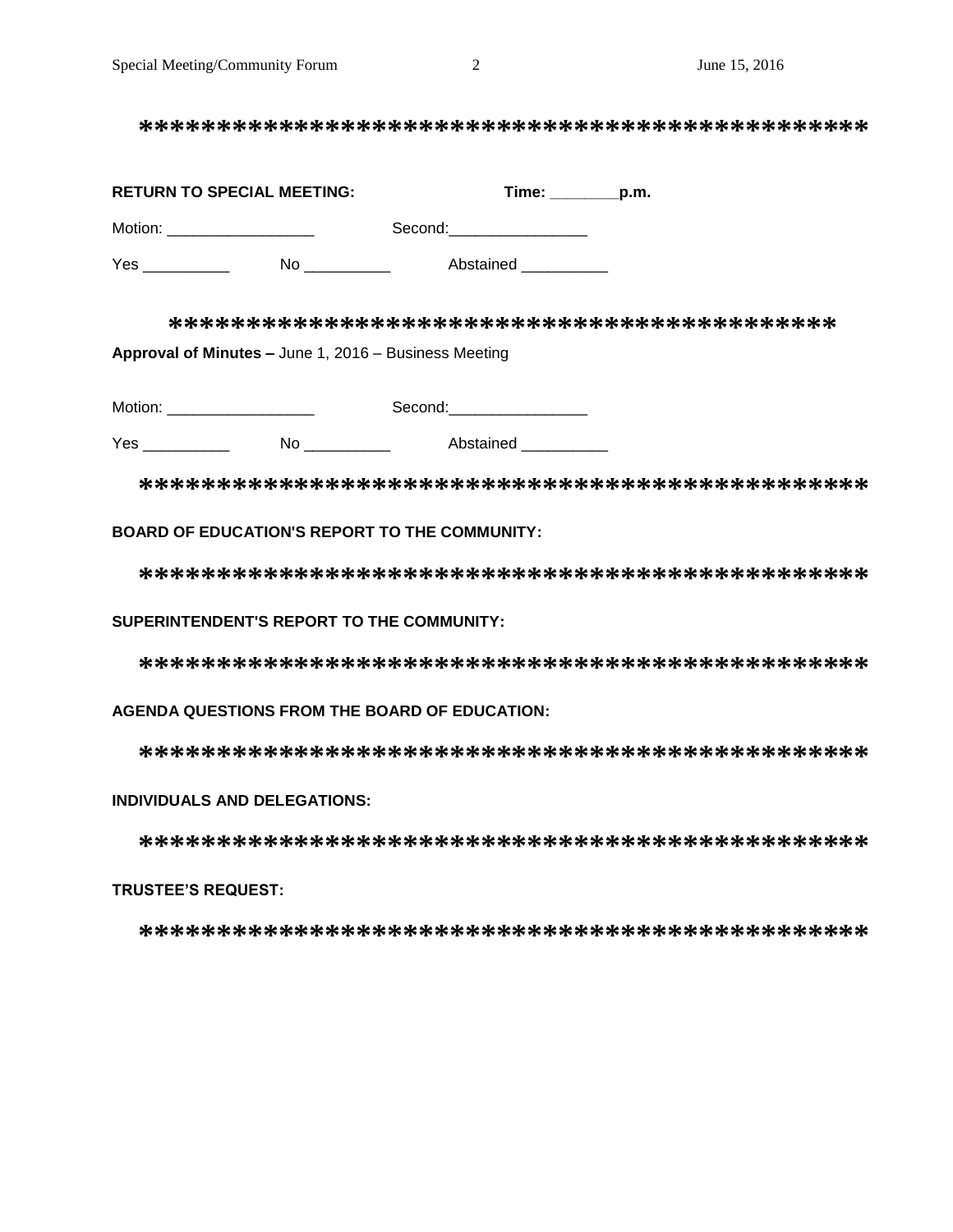# **SUPERINTENDENT'S RECOMMENDATIONS:**

### **#1. SEQRA Capital Improvement Program – Phase 2 SHS Toilet Reconstruction (Boys)**

## **Resolution**: **The following resolution is offered:**

#### **2015/2016 CAPITAL IMPROVEMENT PROGRAM**

State Environment Quality Review Notice of Determination of Non-Significance

WHEREAS, the Board of Education of the **LINDENHURST UFSD** is the lead agency under the State Environmental Quality Review Process for the purpose of required determinations respecting the proposed Capital Improvement Projects as follows:

#### **TOILET RECONSTRUCTION LINDENHURST HIGH SCHOOL SED #58-01-04-03-0-009-038**

WHEREAS, in 1995, amendments were made to the SEQRA Regulation (Part 617) to classify projects, which will be excluded from the requirements for the preparation of an Environmental Impact Statement (Type II Actions). The projects mentioned above are now classified as Type II Actions as determined by 6NYCRR§617.5 and

WHEREAS, these projects fall under the following categories:

- A. Routine Maintenance and Repair 6NYCRR§617.5 (c)(1): Maintenance or repair involving no substantial change in an existing facility.
- B. Replace or Rehabilitation 6NYCRR§617.5 (c)(2): replacement or rehabilitation or reconstruction of a structure or facility, in kind, on the same site, unless the work exceeds a threshold for a Type I action in 6NYCRR§617.4.
- C. 6NYCRR§617.5(c)(8); Routine activities of educational institutions, including expansion of existing facilities by less than 10,000 square feet of gross floor area and school closings, but not changes in use related to such closings.

THEREFORE, as the lead agency for the SEQRA determination, all the above referenced projects fall under Categories "A" or "B" above. The procedure for Type II Actions, with regard to the SEQRA Process for Capital Projects noted above is "No Additional Required Action under 6NYCRR§617.5(a)".

Motion: \_\_\_\_\_\_\_\_\_\_\_\_\_\_\_\_\_ Second:\_\_\_\_\_\_\_\_\_\_\_\_\_\_\_\_

Yes \_\_\_\_\_\_\_\_\_\_\_\_ No \_\_\_\_\_\_\_\_\_\_ Abstained \_\_\_\_\_\_\_\_\_

**\*\*\*\*\*\*\*\*\*\*\*\*\*\*\*\*\*\*\*\*\*\*\*\*\*\*\*\*\*\*\*\*\*\*\*\*\*\*\*\*\*\*\***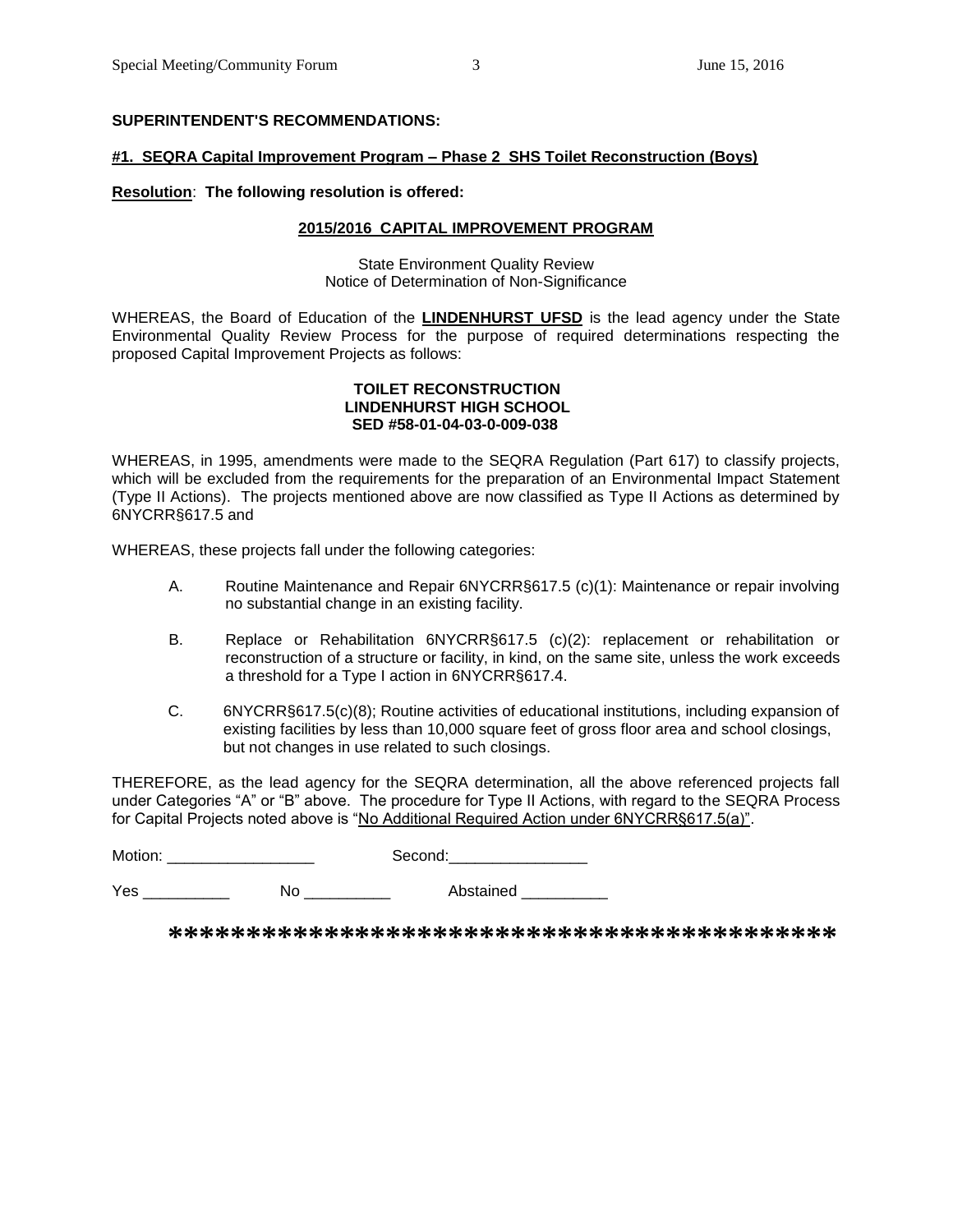## **#2. Annual Professional Performance Review Plan**

**Resolution: RESOLVED** that the Board of Education, upon the recommendation of the Superintendent of Schools, approves an Annual Professional Performance Review (APPR) Plan pursuant to Education Law §3012-d and Subpart 30-3 of the Rules of the Board of Regents, and authorizes execution by the Superintendent of Schools and the President of the Board of Education of any and all required APPR Plan documents and/or certifications for submission to the State Education Department.

Motion: \_\_\_\_\_\_\_\_\_\_\_\_\_\_\_\_\_ Second: \_\_\_\_\_\_\_\_\_\_\_\_\_\_\_\_

Yes \_\_\_\_\_\_\_\_\_\_\_\_\_ No \_\_\_\_\_\_\_\_\_\_\_ Abstained \_\_\_\_\_\_\_\_\_\_

**\*\*\*\*\*\*\*\*\*\*\*\*\*\*\*\*\*\*\*\*\*\*\*\*\*\*\*\*\*\*\*\*\*\*\*\*\*\*\*\*\*\*\***

## **#3. Employees' Annual Ageements**

**Resolution: RESOLVED** that the Board of Education, upon the recommendation of the Superintendent,

approves the attached annual agreements for Maria Alessi, Denise Butler, Robert Cozzetto, Catherine Donnelly, Stacey Lofstad, John Marek, Elizabeth Meinster, Lisa Omeis, Anthony Reid, Concetta Robinson, Jacqueline Scrio, Rose Seiter, and Celia Tumsuden for the 2016-17 school year and authorizes the Board President to sign such agreements

## **\*\*\*\*\*\*\*\*\*\*\*\*\*\*\*\*\*\*\*\*\*\*\*\*\*\*\*\*\*\*\*\*\*\*\*\*\*\*\*\*\*\*\***

# **#4. Obsolete Equipment**

**Resolution: RESOLVED** that the Board of Education, upon the recommendation of the Superintendent, approves the disposal of the following items:

**HARDING -** 1 Traulsen Refrigerator Lind # 101286

Motion: \_\_\_\_\_\_\_\_\_\_\_\_\_\_\_\_\_ Second:\_\_\_\_\_\_\_\_\_\_\_\_\_\_\_\_

Yes \_\_\_\_\_\_\_\_\_\_ No \_\_\_\_\_\_\_\_\_\_ Abstained \_\_\_\_\_\_\_\_\_\_

**\*\*\*\*\*\*\*\*\*\*\*\*\*\*\*\*\*\*\*\*\*\*\*\*\*\*\*\*\*\*\*\*\*\*\*\*\*\*\*\*\*\*\***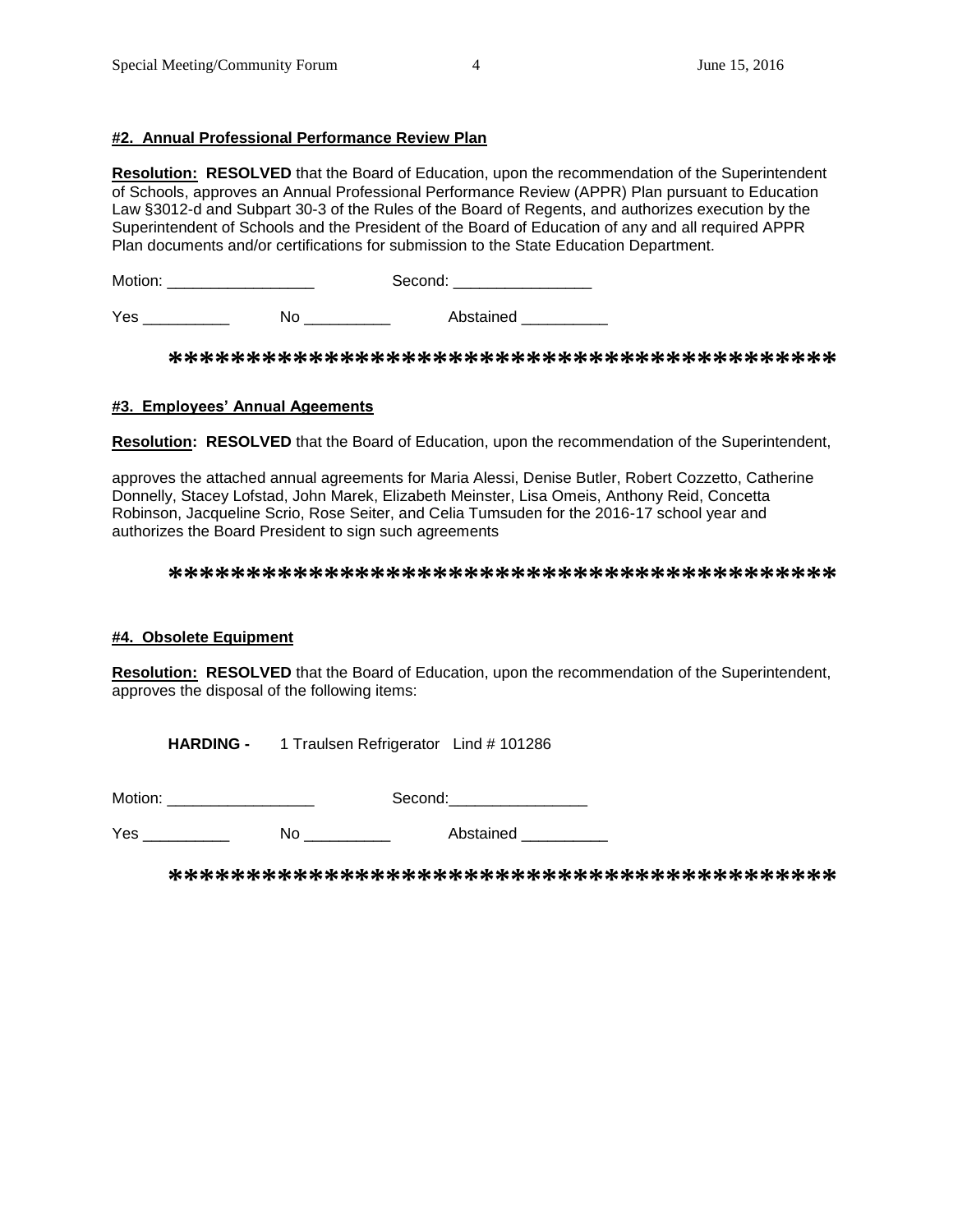## **SCHEDULES**

**Resolution: RESOLVED** that the Board of Education approves the following Schedules:

Motion: \_\_\_\_\_\_\_\_\_\_\_\_\_\_\_\_\_ Second:\_\_\_\_\_\_\_\_\_\_\_\_\_\_\_

Yes \_\_\_\_\_\_\_\_\_\_\_\_ No \_\_\_\_\_\_\_\_\_ Abstained \_\_\_\_\_\_\_\_\_

# **Schedule A-1 No. 9-S Athletic Supervision**

Approve the appointment of the following:

| <b>NAME</b>          | <b>POSITION</b>                          | <b>SEASON</b>     | HRS/\$ | APPROX.<br>GMS/HRS |
|----------------------|------------------------------------------|-------------------|--------|--------------------|
| 1. Diane Pollard     | <b>Summer Elementary</b><br>Swim Program | Summer\$34.85/hr. |        | 60 hours           |
| 2. Michelle Kreppein | <b>Summer Elementary</b><br>Swim Program | Summer\$34.85/hr. |        | 40 hours           |

# **Schedule A-1 No. 11 Personnel, Instructional – Resignations & Terminations**

Accepts the following resignations and terminations:

| Name                                                                                                                    | Position                                       | Date    | Reason      |
|-------------------------------------------------------------------------------------------------------------------------|------------------------------------------------|---------|-------------|
| 1. Dolise<br>Thomas<br>(Mr. Dolise has been with the district since September 1, 1982.)                                 | Social Worker<br>Lindenhurst Academy           | 6/30/16 | Retirement  |
| 2. Wishniak<br>Anne<br>(Ms. Wishniak has been with the district since September 1, 1986.)                               | Elementary<br>Middle School                    | 6/30/16 | Retirement  |
| 3. Fogarty<br>Debra<br>(Ms. Fogarty has been with the district since September 1, 1985.)                                | Special Education<br>Senior High School        | 6/30/16 | Retirement  |
| 4. Schock<br>William<br>(Mr. Schock has been with the district since September 1, 1996.)                                | <b>LOTE</b><br>Senior High School              | 6/30/16 | Retirement  |
| 5. Giunta<br>Mary<br>(Ms. Giunta has been with the district since January 9, 1989.)                                     | Elementary<br>Albany Avenue                    | 6/30/16 | Retirement  |
| 6. Calderone<br>Melody<br>(Ms. Calderone has been with the district since February 1, 1985.)                            | Elementary<br>Albany Avenue                    | 6/30/16 | Retirement  |
| 7. Pardo<br>Susan<br>(Ms. Pardo has been with the district since September 1, 1987.)                                    | <b>Special Education</b><br>Senior High School | 6/30/16 | Retirement  |
| 8. Marichal-Rotta<br>Maria<br>(Ms. Marichal-Rotta has been with the district since September 1, 1990.)                  | <b>ESL</b><br><b>West Gates</b>                | 6/30/16 | Retirement  |
| 9. Miller<br>Marcy<br>(Ms. Miller is resigning to assume the position of Principal at Albany Avenue Elementary School.) | Reading<br>Middle School                       | 6/30/16 | Resignation |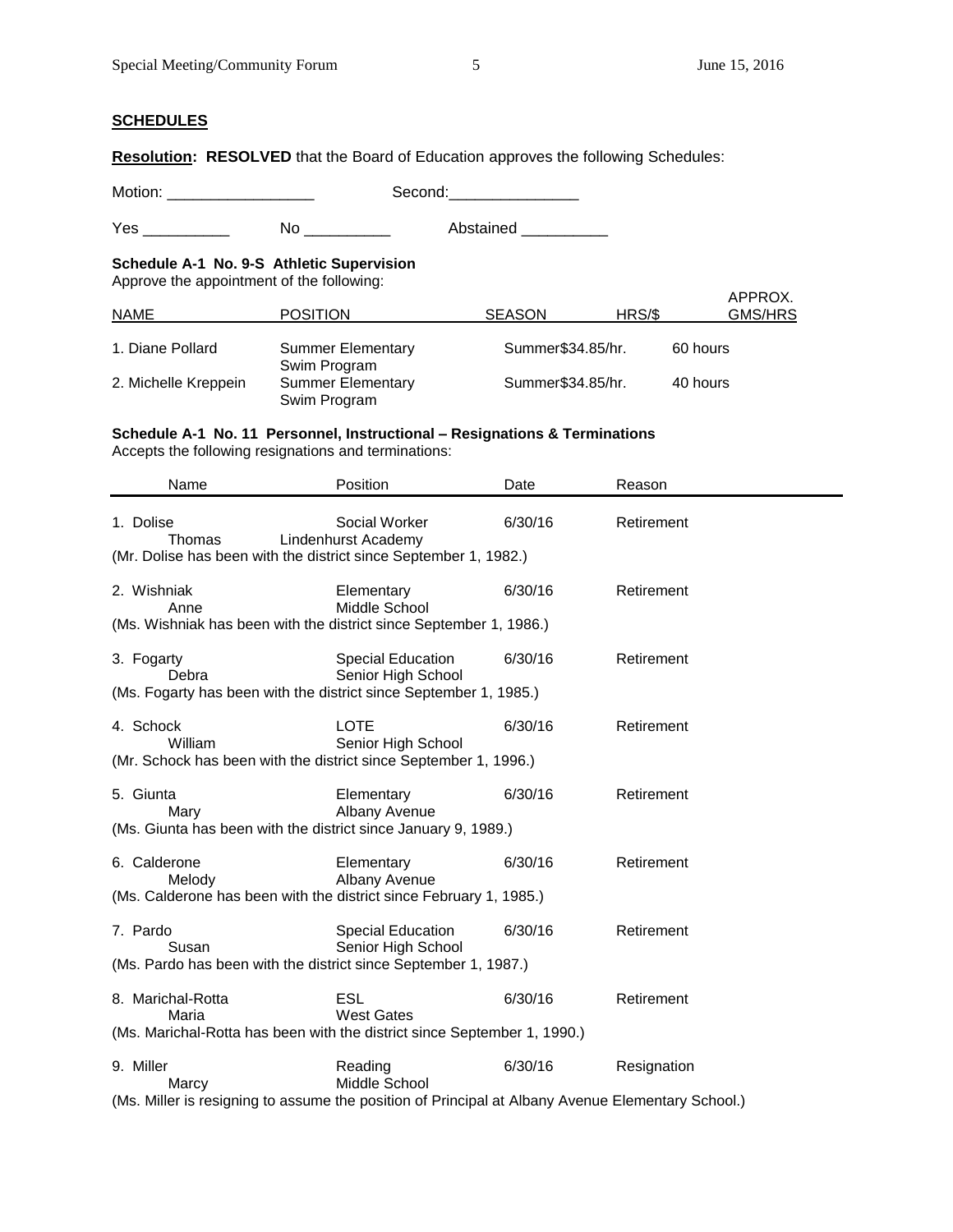# **Schedule A-2 No. 6 Personnel, Instructional – Leave of Absence**

Approves the following leave of absence:

| Name      | <b>Position</b>       | Dates       | Reason   |
|-----------|-----------------------|-------------|----------|
| Passanant | SpEd                  | 2016-2017   | Personal |
| Melanie   | <b>Harding Avenue</b> | School Year |          |

## **Schedule A-3 No. 78 Personnel, Instructional Appointments**

Approve the appointment of:

| <b>Name</b>                   | <b>Subject</b><br>And<br>Tenure<br>Area                                | <b>Salary</b>                          | <b>Start</b><br>Date of<br><b>Probationary</b><br><b>Period</b> | <b>Expiration</b><br>Date of<br><b>Probationary</b><br><b>Period</b> | Certif.<br><b>Status</b> |
|-------------------------------|------------------------------------------------------------------------|----------------------------------------|-----------------------------------------------------------------|----------------------------------------------------------------------|--------------------------|
| <b>Boccanfuso</b><br>Kimberly | Coordinator<br>of English<br>(Benefits pursuant to the LASA contract.) | \$112,000.                             | 7/1/16                                                          | 6/30/20                                                              | SDL/Prof.<br>SBL/Initial |
| 2. Kolanovic<br>Denise        | ENL<br>Senior High                                                     | P/T.6<br>\$169.76/day<br>MA-1          | 9/1/16<br>to<br>6/30/17                                         |                                                                      | Prof.                    |
| 3. Greco<br>Gregory           | <b>Practical Arts</b><br>Senior High                                   | $P/T$ 7<br>\$173.77/day<br><b>BA-1</b> | 9/1/16<br>to<br>6/30/17                                         |                                                                      | Supplementary            |
| 4. Kearney<br><b>Bret</b>     | Interim<br>Asst. to the Stipend<br>Supt. for SpEd<br>& PPS             | \$5,000.00                             | 5/16/16<br>to<br>6/30/16                                        |                                                                      | SDL/Prof.<br>SBL/Initial |

(Mr. Kearney is replacing Suzanne Sugarman who resigned.)

# **Schedule A-3 No. 79 Personnel, Instructional Appointments**

Approve the appointment of:

| <b>Name</b>           | <b>Subject</b>                                        | <b>Salary</b> |
|-----------------------|-------------------------------------------------------|---------------|
|                       | SPECIAL EDUCATION EXTENDED SCHOOL YEAR PROGRAM - 2016 |               |
| 1. Gilhuley<br>Lauren | Special Education Teacher<br>90 hours                 | \$5,484.36    |
| 2. Morales<br>Cynthia | <b>Special Education Teacher</b><br>90 hours          | \$5,484.36    |
| 3. Fellin<br>Nicole   | Special Education Teacher<br>90 hours                 | \$5,484.36    |
| 4. Padden<br>Erica    | Special Education Teacher<br>90 hours                 | \$5,484.36    |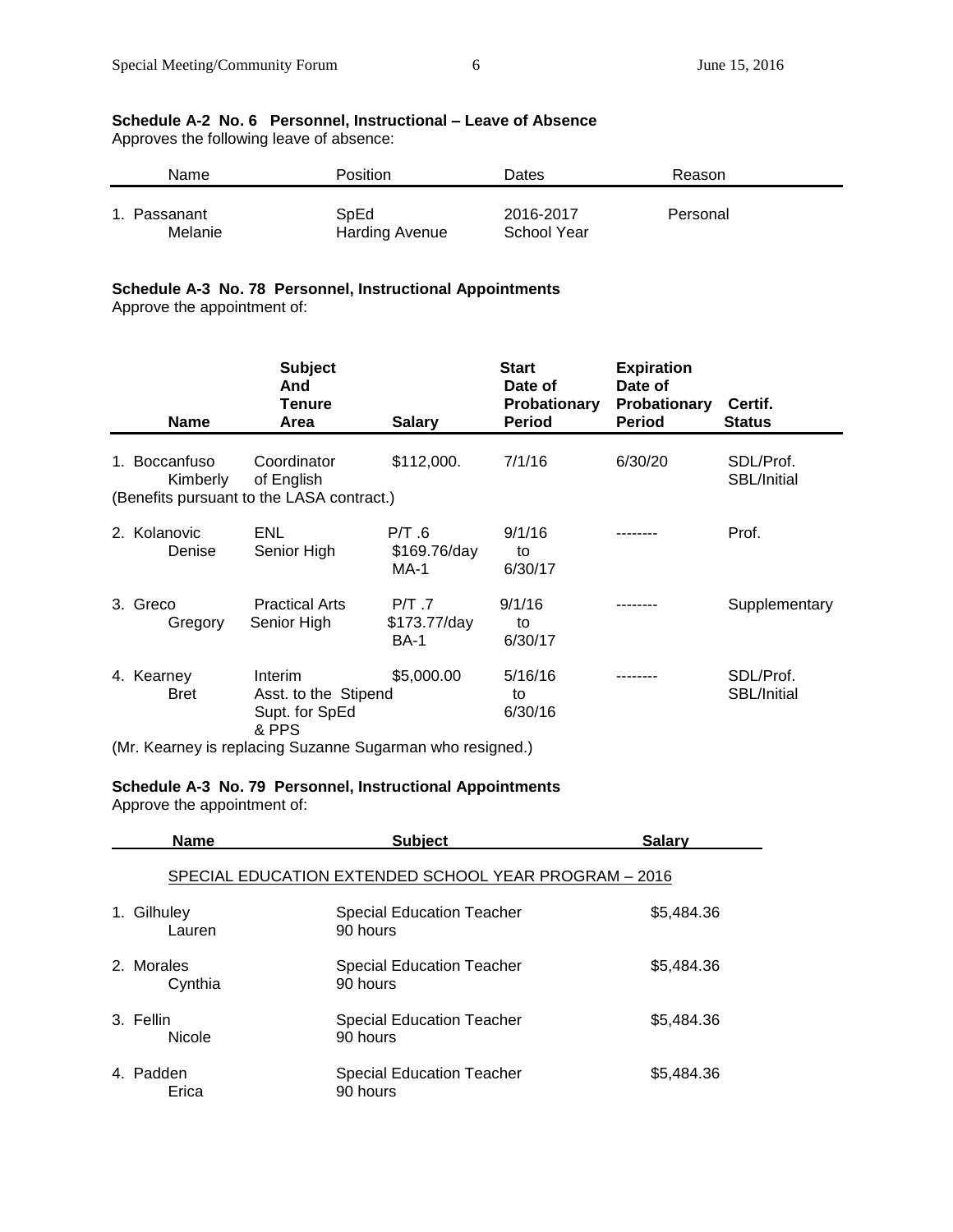| 5. Legutko<br>Kerri Ann         | <b>Special Education Teacher</b><br>90 hours                           | \$5,484.36   |
|---------------------------------|------------------------------------------------------------------------|--------------|
| 6. Legotti<br>Lauren            | <b>Special Education Teacher</b><br>90 hours                           | \$5,484.36   |
| 7. Curran<br>Caitlin            | <b>Special Education Teacher</b><br>90 hours                           | \$5,484.36   |
| 8. Chimienti<br>Kristine        | <b>Special Education Teacher</b><br>90 hours                           | \$5,484.36   |
| 9. McGuire<br>Sara              | <b>Special Education Teacher</b><br>90 hours                           | \$5,484.36   |
| 10. Evans<br>Ellen              | <b>Special Education Teacher</b><br>90 hours                           | \$5,484.36   |
| 11. Caporina<br>Kerri           | <b>Consultant Support Staff</b><br>Teacher - 90 hours                  | \$22.00/hour |
| 12. Lockel<br>Lauren            | <b>Consultant Support Staff</b><br>Teacher - 90 hours                  | \$22.00/hour |
| 13. DeGregorio<br>Dorina        | <b>Consultant Support Staff</b><br>Teacher - 90 hours                  | \$22.00/hour |
| 14. Alessi<br>Stephanie         | <b>Consultant Support Staff</b><br>Teacher - 90 hours                  | \$22.00/hour |
| 15. Doherty<br>Cassandra        | <b>Consultant Support Staff</b><br>Teacher - 90 hours                  | \$22.00/hour |
| 16. Bolina<br>Amanda            | <b>Consultant Support Staff</b><br>Teacher - 90 hours                  | \$22.00/hour |
| 17. Matera<br>Rhonda            | <b>Consultant Support Staff</b><br>Teacher - 90 hours                  | \$22.00/hour |
| 18. Cilluffo<br><b>Nicholas</b> | <b>Special Education Substitute</b><br>Teacher - on an as needed basis | \$22.00/hour |
| 19. Zimmermann<br>Antonella     | <b>Special Education Substitute</b><br>Teacher - on an as needed basis | \$22.00/hour |
| 20. Petrenko<br>Kathleen        | Psychologist<br>90 hours                                               | \$5,484.36   |
| 21. Zadik<br>Keri Lynn          | Speech & Language Pathologist<br>90 hours                              | \$70.00/hour |
| 22. Hatfield<br>Jennifer        | Speech & Language Pathologist<br>90 hours                              | \$70.00/hour |
| 23. Schutt<br>William           | Speech & Language Pathologist<br>90 hours                              | \$70.00/hour |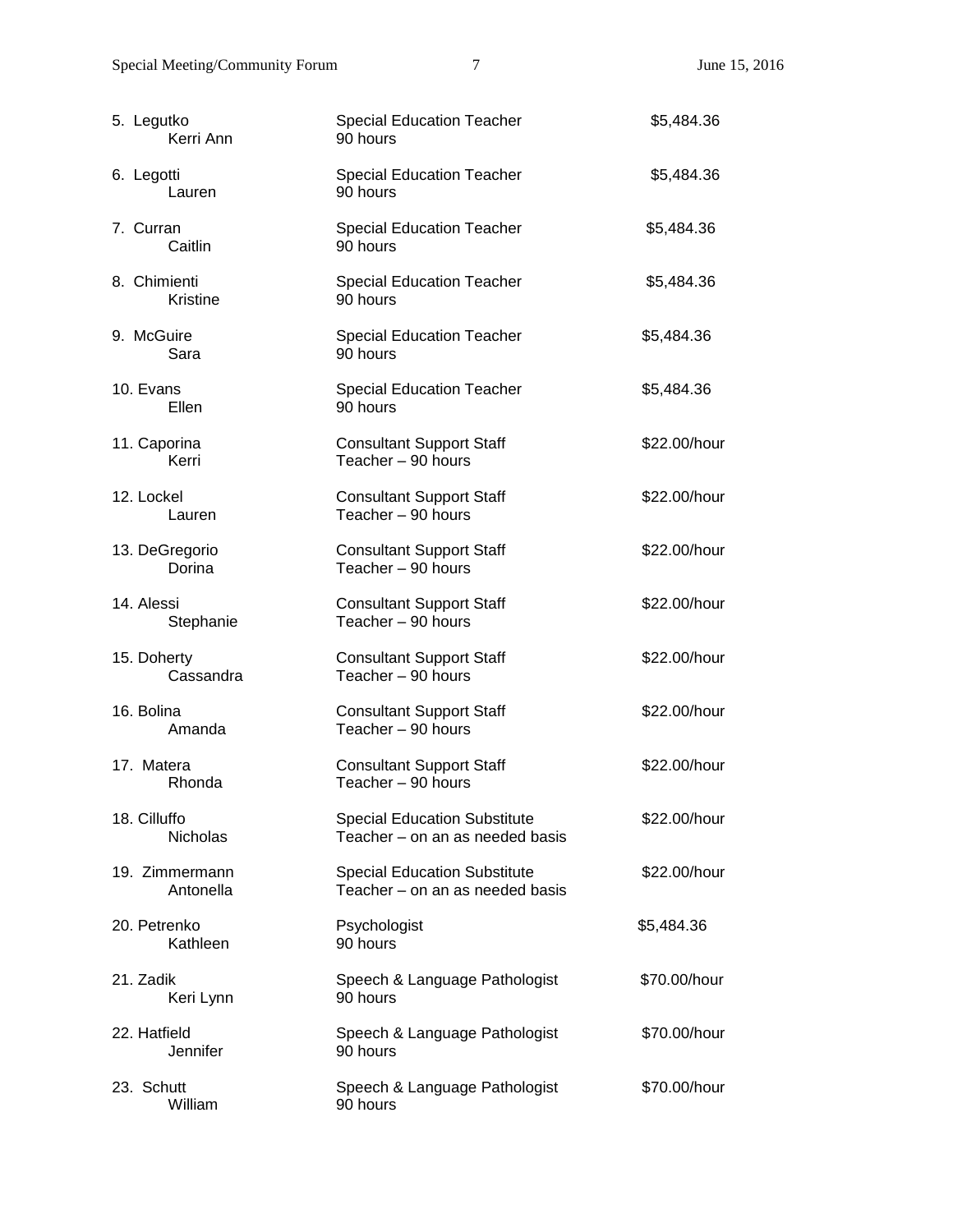|                             | <b>SUMMER CURRICULUM WRITING - MATH</b>                                        |              |
|-----------------------------|--------------------------------------------------------------------------------|--------------|
| 24. Clancy<br>Aileen        | Algebra I Common Core<br>5 hours                                               | \$51.41/hour |
|                             | <b>REGENTS REVIEW CLASSES</b><br>BASED ON SUFFICIENT ENROLLMENT AND ATTENDANCE |              |
| 25. Guthke<br>James         | Chemistry<br>$(7 \frac{1}{2} hours)$                                           | \$60.78/hour |
| 26. Bottachiari<br>Danielle | <b>Living Environment</b><br>(3 hours)                                         | \$60.78/hour |
| 27. Polochak<br>Michael     | <b>Living Environment</b><br>$(1 \frac{1}{2} \text{ hours})$                   | \$60.78/hour |
| 28. Castellano<br>Michael   | Chemistry<br>$(4 \frac{1}{2}$ hours)                                           | \$60.78/hour |
| 29. Ver Straten<br>Nicole   | Chemistry<br>$(1 \frac{1}{2} \text{ hours})$                                   | \$60.78/hour |
| 30. Kienzle<br>Sharon       | <b>Earth Science</b><br>$(2 \frac{1}{2})$ hours)                               | \$60.78/hour |
|                             | <b>CSE CHAIRPERSON</b>                                                         |              |
| 31. Kearney<br><b>Bret</b>  | Elementary & Secondary                                                         |              |

**Schedule A-3 No. 80 Personnel, Instructional Appointments – Extra Curricular Activities - SHS** Approve the appointment of:

| <b>GROUP</b> | <b>ACTIVITY</b>  | <b>SPONSOR</b> | SALARY    |
|--------------|------------------|----------------|-----------|
| Schedule C:  |                  |                |           |
| Group E      | 1. Culinary Club | J. Ketcham     | \$841.00* |

\*Approved for shared stipend 9/16/2015; however, H. Reismiller resigned, therefore J. Ketcham will receive the full stipend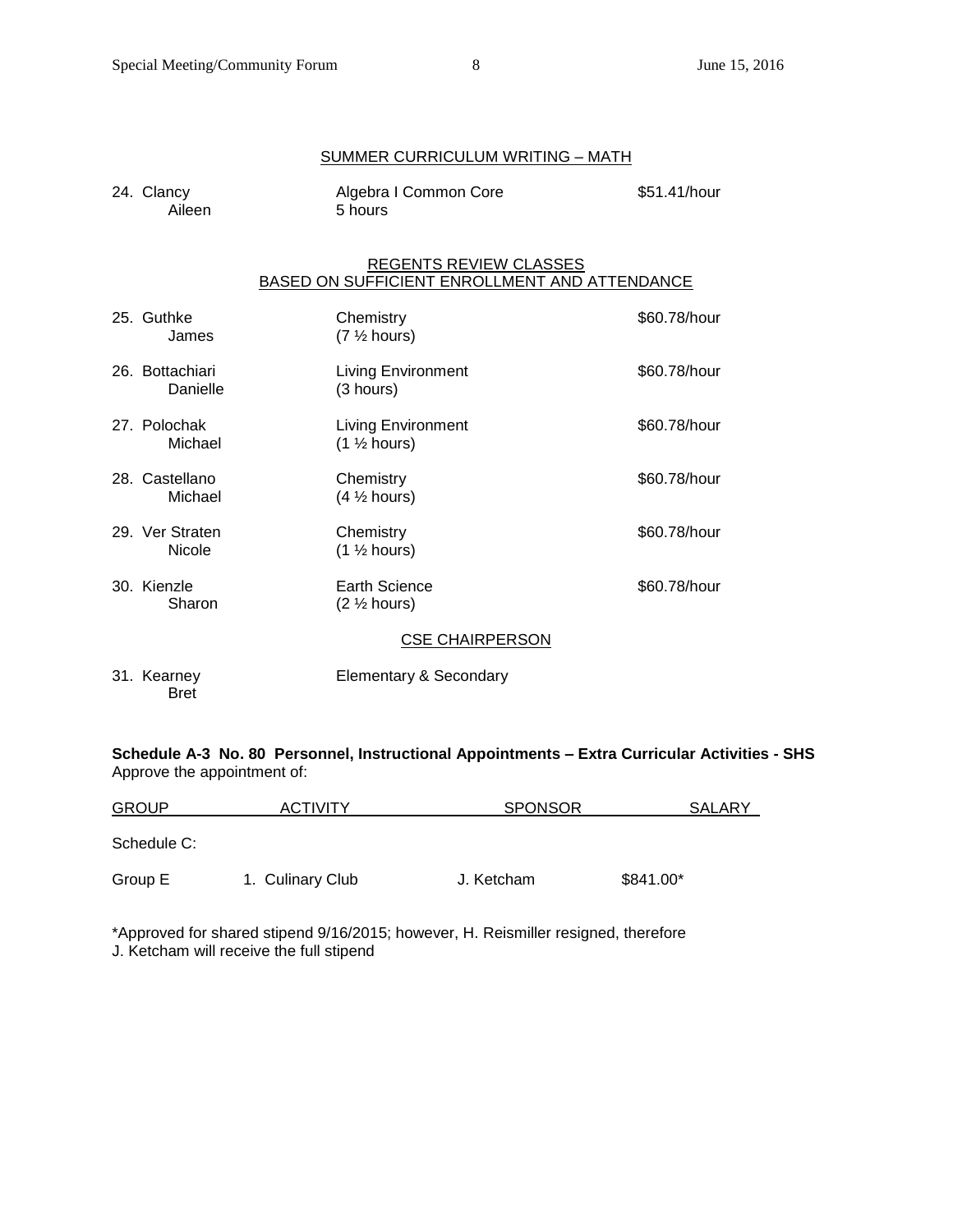# **Schedule B-1 No. 15 Non-Instructional Personnel – Retirements/Resignations/Terminations** Approves the following Retirements, Resignations and Terminations:

| <b>NAME/POSITION</b>                                               | <b>REASON</b>                                                           | <b>EFFECTIVE DATE</b> |
|--------------------------------------------------------------------|-------------------------------------------------------------------------|-----------------------|
| 1. Dolores Muratore<br><b>School Monitor</b><br>Albany Avenue      | Retirement                                                              | 6/30/16               |
|                                                                    | Ms. Muratore has worked for the district since November 7, 1994.        |                       |
| 2. Victoria Nicolich<br>Special Ed Aide<br><b>West Gates</b>       | Resignation                                                             | 6/30/16               |
|                                                                    | Ms. Nicolich has worked for the district since September 9, 1998.       |                       |
| 3. Kelly Ricotta<br>Special Ed Aide<br><b>William Rall</b>         | Resignation                                                             | 6/30/16               |
|                                                                    | Mrs. Ricotta has worked for the district since September 1, 2015.       |                       |
| 4. Diane Petito<br>Special Ed Aide<br><b>Daniel Street</b>         | Resignation                                                             | 6/30/16               |
|                                                                    | Ms. Petito has worked for the district since December 2, 1999.          |                       |
| 5. Gregg Gruber<br>Special Ed Aide<br><b>William Rall</b>          | Termination                                                             | 6/30/16               |
|                                                                    | As per Aides contract this is a temporary position until June 30, 2016. |                       |
|                                                                    | Termination                                                             |                       |
| 6. Andrea Warren<br><b>Recess Monitor</b><br><b>William Rall</b>   |                                                                         | 6/30/16               |
|                                                                    | As per Aides contract this is a temporary position until June 30, 2016. |                       |
| 7. Elissa Marshall<br>Special Ed Aide<br><b>William Rall</b>       | Termination                                                             | 6/30/16               |
|                                                                    | As per Aides contract this is a temporary position until June 30, 2016. |                       |
| 8. Linda Ricci                                                     | Termination                                                             | 6/30/16               |
| Cafeteria Monitor<br><b>William Rall</b>                           |                                                                         |                       |
|                                                                    | As per Aides contract this is a temporary position until June 30, 2016. |                       |
| 9. Nicole DeMichael<br><b>Floater Aide</b><br><b>William Rall</b>  | Termination                                                             | 6/30/16               |
|                                                                    | As per Aides contract this is a temporary position until June 30, 2016. |                       |
| 10. Tracy Phillips<br><b>Recess Monitor</b><br><b>William Rall</b> | Termination                                                             | 6/30/16               |
|                                                                    | As per Aides contract this is a temporary position until June 30, 2016. |                       |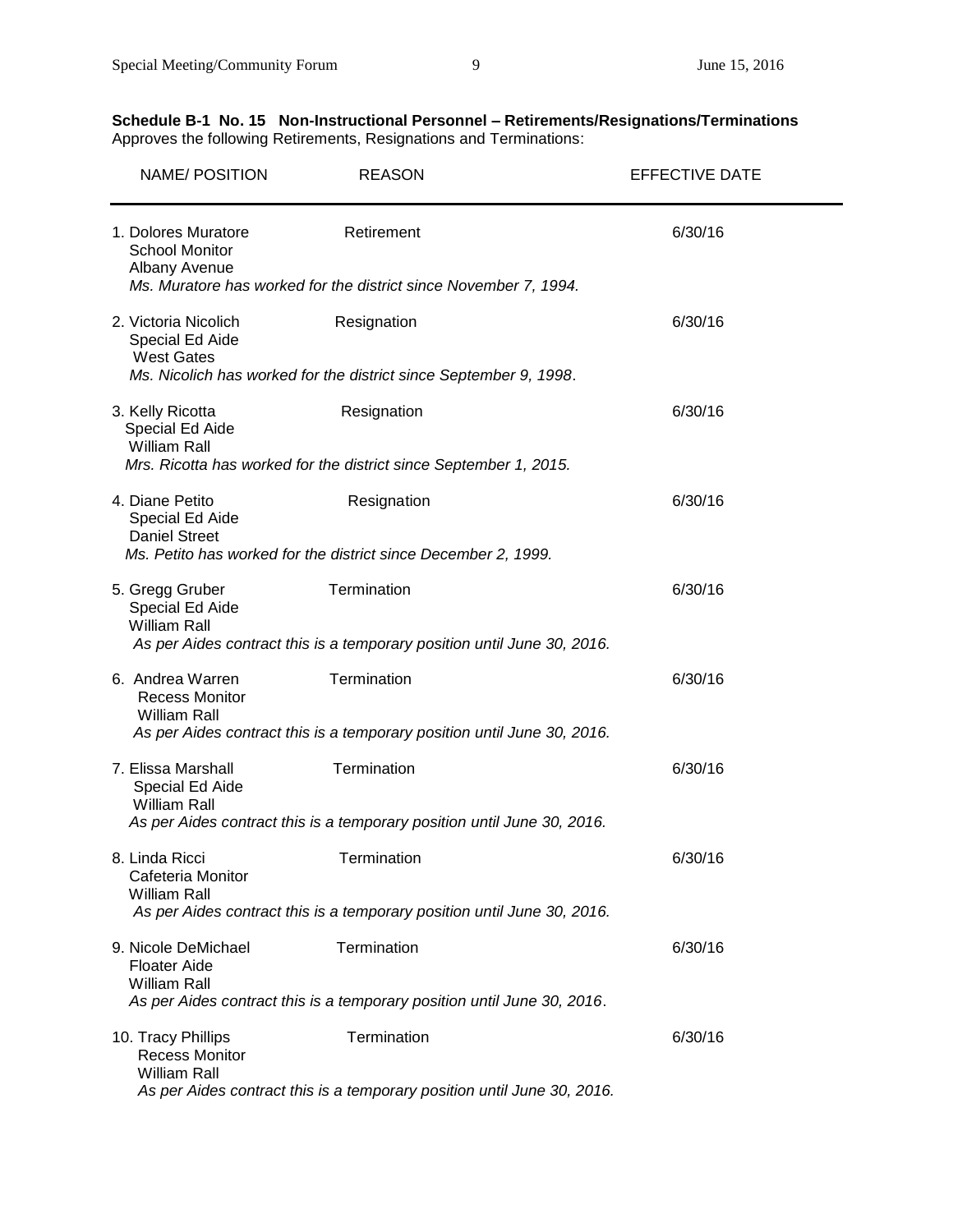| 11. Deborah Catania<br>Special Ed Aide<br><b>Harding Ave</b>          | Termination<br>As per Aides contract this is a temporary position until June 30, 2016. | 6/30/16 |
|-----------------------------------------------------------------------|----------------------------------------------------------------------------------------|---------|
| 12. Katrina Mikolajczyk<br>Special Ed Aide<br><b>Harding Ave</b>      | Termination                                                                            | 6/30/16 |
|                                                                       | As per Aides contract this is a temporary position until June 30, 2016.                |         |
| 13. Anna LaVecchia<br>Cafeteria Monitor<br><b>Daniel Street</b>       | Termination                                                                            | 6/30/16 |
|                                                                       | As per Aides contract this is a temporary position until June 30, 2016.                |         |
| 14. Carla Santorello<br><b>Recess Monitor</b><br><b>Daniel Street</b> | Termination                                                                            | 6/30/16 |
|                                                                       | As per Aides contract this is a temporary position until June 30, 2016.                |         |
| 15. Deanna Webel<br><b>Recess Monitor</b>                             | Termination                                                                            | 6/30/16 |
| <b>Daniel Street</b>                                                  | As per Aides contract this is a temporary position until June 30, 2016.                |         |
| 16. Joann Broan<br>Special Ed Aide<br><b>Daniel Street</b>            | Termination                                                                            | 6/30/16 |
|                                                                       | As per Aides contract this is a temporary position until June 30, 2016.                |         |
| 17. Lyn Perpall<br><b>Recess Monitor</b><br><b>Daniel Street</b>      | Termination                                                                            | 6/30/16 |
|                                                                       | As per Aides contract this is a temporary position until June 30, 2016.                |         |
| 18. Marissa Rabinowitz<br>Special Ed Aide<br><b>Daniel Street</b>     | Termination                                                                            | 6/30/16 |
|                                                                       | As per Aides contract this is a temporary position until June 30, 2016.                |         |
| 19. Angelina Boerum<br>Cafeteria Scanner<br><b>High School</b>        | Termination                                                                            | 6/30/16 |
|                                                                       | As per Aides contract this is a temporary position until June 30, 2016.                |         |
| 20. Dawn Casas<br>Special Ed Aide                                     | Termination                                                                            | 6/30/16 |
| <b>High School</b>                                                    | As per Aides contract this is a temporary position until June 30, 2016.                |         |
| 21. Dominique Minicozzi                                               | Termination                                                                            | 6/30/16 |
| Special Ed Aide<br><b>High School</b>                                 | As per Aides contract this is a temporary position until June 30, 2016.                |         |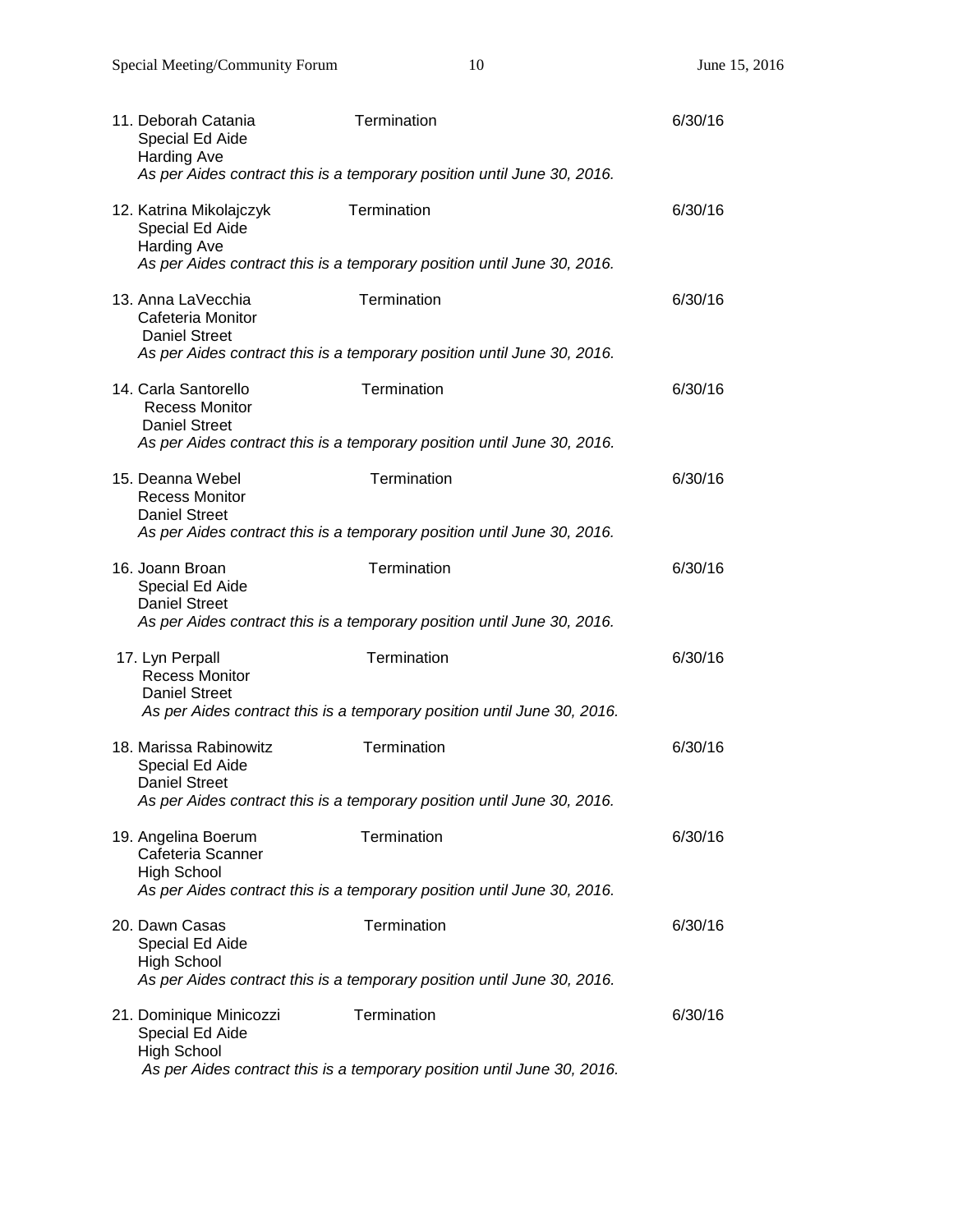| 22. Janet Scholl<br><b>Part Time Clerk</b><br><b>High School</b> | Termination<br>As per Aides contract this is a temporary position until June 30, 2016. | 6/30/16 |
|------------------------------------------------------------------|----------------------------------------------------------------------------------------|---------|
| 23. Michelle Lindner<br>Special Ed Aide<br><b>High School</b>    | Termination<br>As per Aides contract this is a temporary position until June 30, 2016. | 6/30/16 |
| 24. Myisha Carpenter<br>Special Ed Aide<br><b>High School</b>    | Termination<br>As per Aides contract this is a temporary position until June 30, 2016. | 6/30/16 |
| 25. Theresa Agnoli<br>Cafeteria Monitor<br><b>High School</b>    | Termination<br>As per Aides contract this is a temporary position until June 30, 2016. | 6/30/16 |
| 26. Nicole Corbo-Rosati<br>Special Ed Aide<br><b>High School</b> | Termination<br>As per Aides contract this is a temporary position until June 30, 2016. | 6/30/16 |
| 27. Jean Larson<br>Special Ed Aide<br><b>West Gates</b>          | Termination<br>As per Aides contract this is a temporary position until June 30, 2016. | 6/30/16 |
| 28. Angelina Damone<br>Special Ed Aide<br>Albany Avenue          | Termination<br>As per Aides contract this is a temporary position until June 30, 2016. | 6/30/16 |
| 29. Christine Greco<br>Cafeteria Monitor<br>Albany Avenue        | Termination<br>As per Aides contract this is a temporary position until June 30, 2016. | 6/30/16 |
| 30. Dana Castellaneta<br>Special Ed Aide<br>Albany Avenue        | Termination<br>As per Aides contract this is a temporary position until June 30, 2016. | 6/30/16 |
| 31. Giuseppina Zambrano<br>Special Ed Aide<br>Albany Avenue      | Termination<br>As per Aides contract this is a temporary position until June 30, 2016. | 6/30/16 |
| 32. Joseph Flanagan<br>Special Ed Aide<br>Albany Avenue          | Termination<br>As per Aides contract this is a temporary position until June 30, 2016. | 6/30/16 |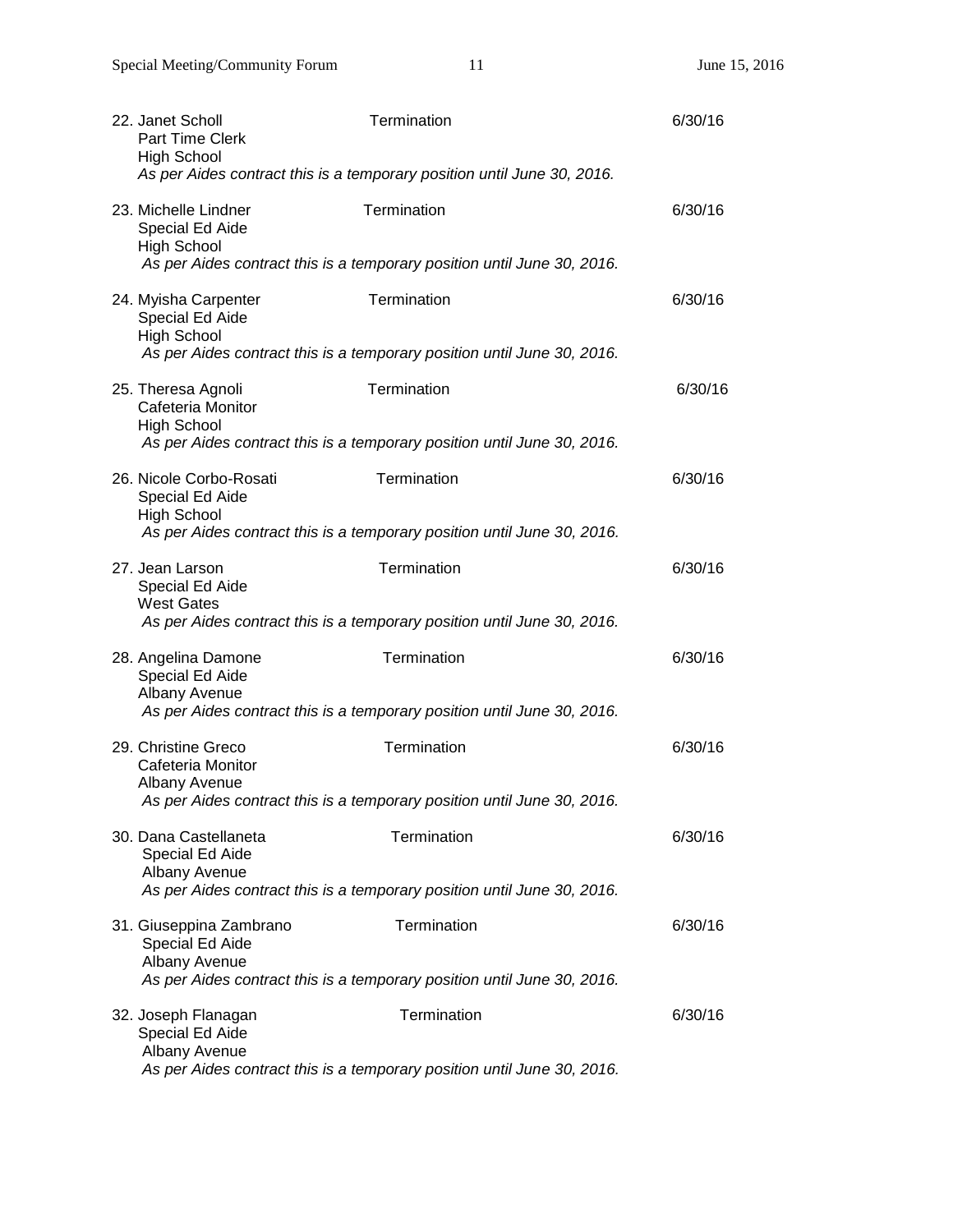| 33. Theresa Letosky<br><b>Recess Monitor</b><br>Albany Avenue<br>As per Aides contract this is a temporary position until June 30, 2016.   | Termination | 6/30/16 |
|--------------------------------------------------------------------------------------------------------------------------------------------|-------------|---------|
| 34. Danielle Probst<br><b>Part Time Clerk</b><br>Middle School<br>As per Aides contract this is a temporary position until June 30, 2016.  | Termination | 6/30/16 |
| 35. Lamis Rabie<br>Special Ed Aide<br>Middle School<br>As per Aides contract this is a temporary position until June 30, 2016.             | Termination | 6/30/16 |
| 36. Samar Rabie<br>Special Ed Aide<br>Middle School<br>As per Aides contract this is a temporary position until June 30, 2016.             | Termination | 6/30/16 |
| 37. Mary Farrelly<br><b>Part Time Clerk</b><br>Middle School<br>As per Aides contract this is a temporary position until June 30, 2016.    | Termination | 6/30/16 |
| 38. Nancy Townsend<br>Part time Clerk<br>Middle School<br>As per Aides contract this is a temporary position until June 30, 2016.          | Termination | 6/30/16 |
| 39. Nicole Smith<br><b>Hall Monitor</b><br>Middle School<br>As per Aides contract this is a temporary position until June 30, 2016.        | Termination | 6/30/16 |
| 40. Tina Green<br><b>Security Monitor</b><br>Middle School<br>As per Aides contract this is a temporary position until June 30, 2016.      | Termination | 6/30/16 |
| 41. Jennifer Ranieri<br>Special Ed Aide<br>Alleghany Avenue<br>As per Aides contract this is a temporary position until June 30, 2016.     | Termination | 6/30/16 |
| 42. Kathleen Stallone<br>Special Ed Aide<br>Alleghany Avenue<br>As per Aides contract this is a temporary position until June 30, 2016.    | Termination | 6/30/16 |
| 43. Nancy Farrell<br><b>Part Time Clerk</b><br>Alleghany Avenue<br>As per Aides contract this is a temporary position until June 30, 2016. | Termination | 6/30/16 |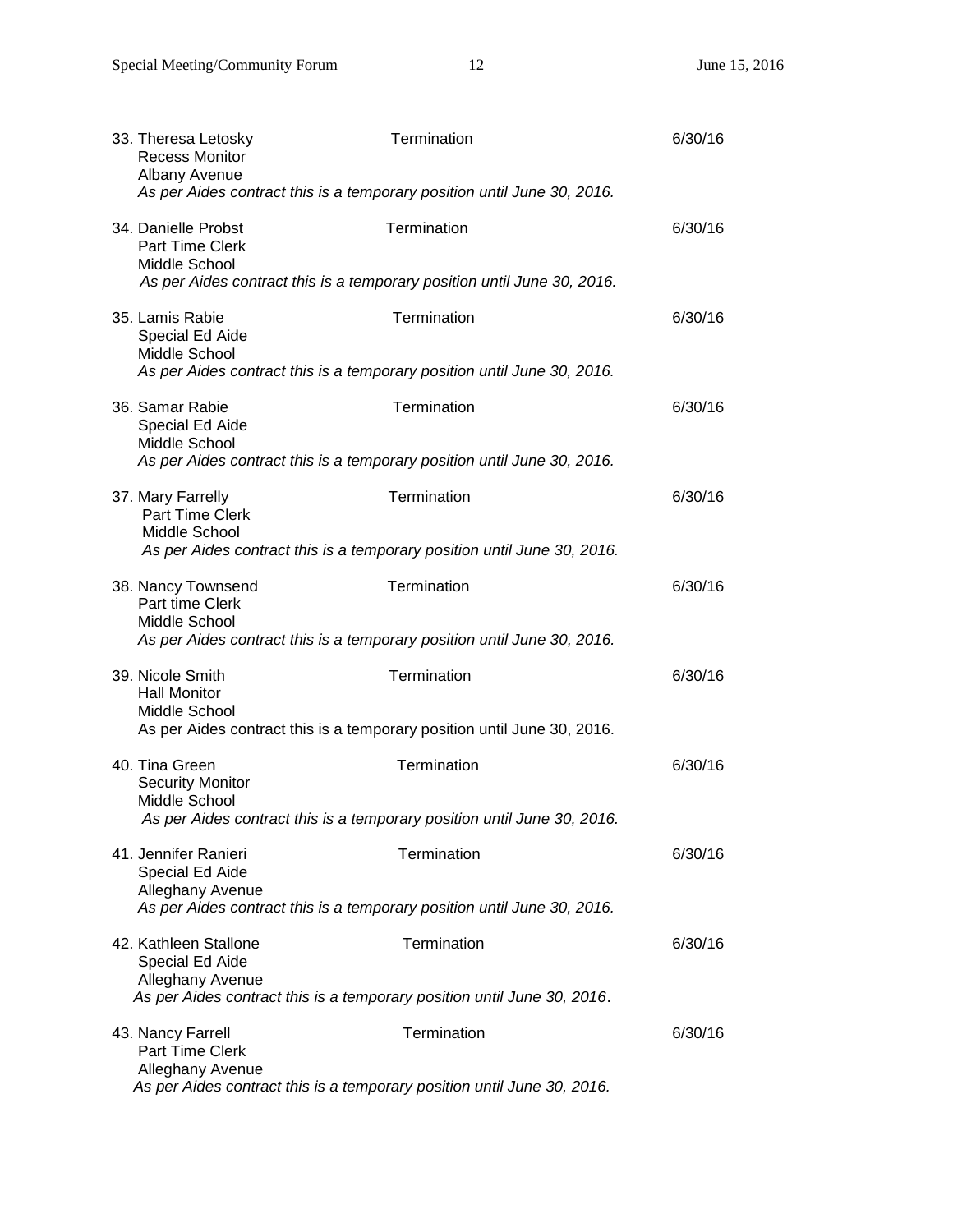| 44. Sibel Ocal<br>Special Ed Aide<br><b>Alleghany Avenue</b><br>As per Aides contract this is a temporary position until June 30, 2016. | Termination | 6/30/16 |
|-----------------------------------------------------------------------------------------------------------------------------------------|-------------|---------|
| 45. Sabina Cagnina<br>Special Ed Aide<br>Alleghany Avenue<br>As per Aides contract this is a temporary position until June 30, 2016.    | Termination | 6/30/16 |
| 46. Emily Kienle<br>Recess Monitor<br>Albany Avenue<br>Ms. Kienle has worked for the district since July 1, 2003                        | Resignation | 6/30/16 |
| 47. Cynthia Kelly<br><b>Part Time Clerk</b><br>Middle School<br>Ms. Kelly has worked for the district since October 16, 1995.           | Retiring    | 6/30/16 |

# **Schedule B-2 No. 13 Non-Instructional Personnel – Leave of Absence**

Approves the following leave of absence:

| NAME/POSITION                                              | <b>FROM</b> | TO      | <b>REASON</b> |
|------------------------------------------------------------|-------------|---------|---------------|
| 1. Tina Greene<br><b>Security Monitor</b><br>Middle School | 6/7/16      | 6/30/16 | Medical       |
| Ms. Greene is extending her LOA.                           |             |         |               |
| 2. Virginia Apostolico<br>Special Ed Aide<br>Alleghany Ave | 6/7/16      | 6/20/16 | Medical       |

Ms. Apostolico is extending her LOA.

# **Schedule B-3 No. 21 Non-Instructional Personnel Appointments**

Approve the appointment of the following individuals:

| <b>NAME</b>                                                                               | <b>EMPLOYMENT</b>  |                              | <b>SALARY</b>             | EFFECTIVE DATE                       |
|-------------------------------------------------------------------------------------------|--------------------|------------------------------|---------------------------|--------------------------------------|
| 2016 SPECIAL EDUCATION SUMMER ESY PROGRAM<br>July 1, 2016-August 12, 2016 (closed 7/4/16) |                    |                              |                           |                                      |
| Name<br>1. Jean Hewitt                                                                    | Posting<br>#NI-146 | <u>Title</u><br><b>Nurse</b> | Salary<br>As per contract | Approx # hrs<br>Not to exceed 90 hrs |
| 2. Nancy Capriola                                                                         | #NI-146            | Substitute Nurse             | As per contract           | Not to exceed 90 hrs                 |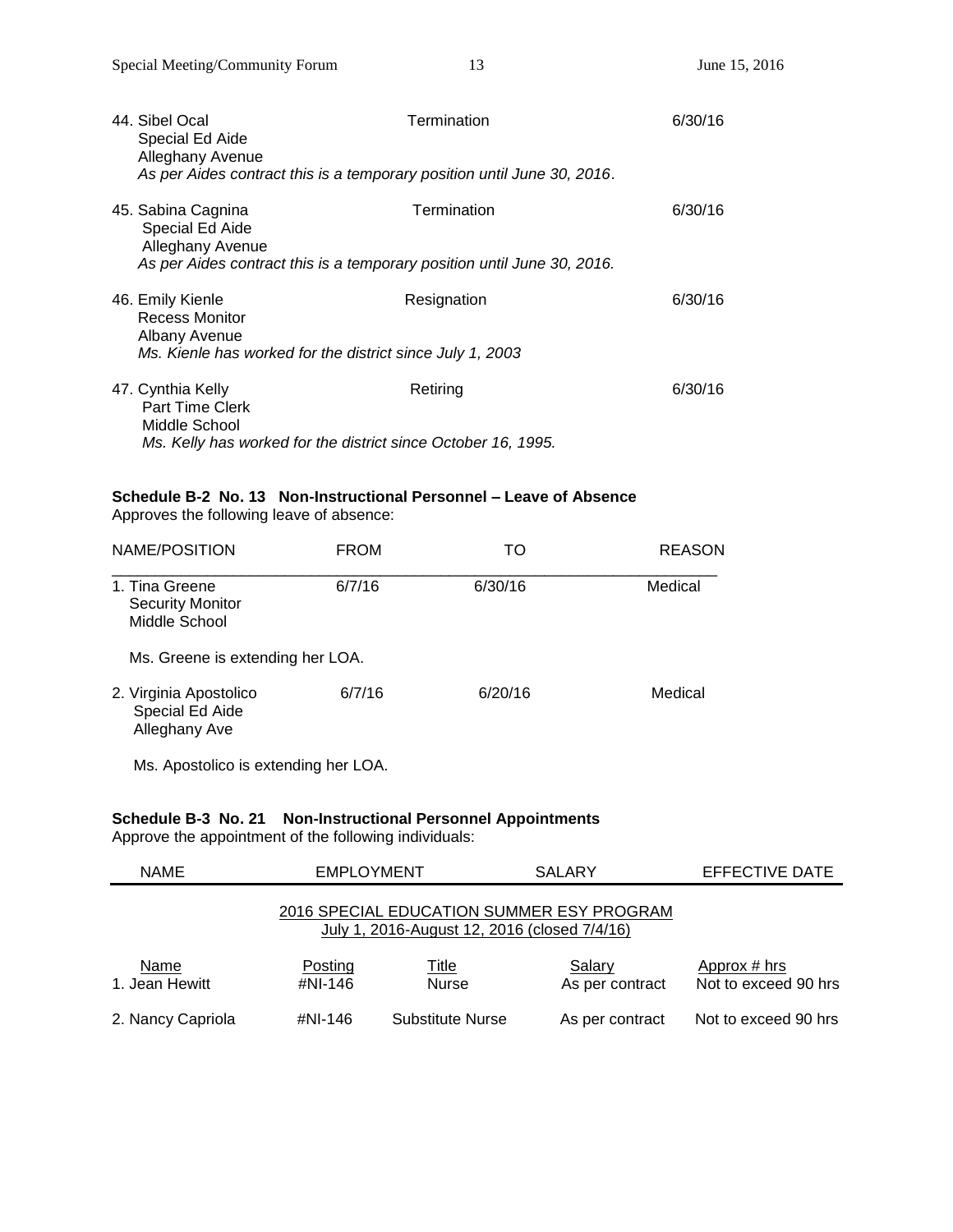3. The following nurses will be working the summer for Central Registration July 12, 2016 to July 28, 2016 – Tuesdays and Thursdays August 1, 2016 to September 30, 2016 - Daily

| Gail Milano - Primary Nurse<br>Barbara Capozzi-Sub Nurse<br>Valerie Deacon - Sub Nurse |                  | As per contract<br>As per contract<br>As per contract |  |
|----------------------------------------------------------------------------------------|------------------|-------------------------------------------------------|--|
| 1 Thoroga Honolou                                                                      | Dogiotorod Nuroo | $\Lambda$ o nor controot                              |  |

| 4. Theresa Hensley | <b>Registered Nurse</b>                                     | As per contract | 7/1/16 |
|--------------------|-------------------------------------------------------------|-----------------|--------|
| Registered Nurse   |                                                             |                 |        |
| West Gates         |                                                             |                 |        |
|                    | Mrs. Hensley is replacing Elsie Vetack who retired 6/24/16. |                 |        |

#### 2016 SPECIAL EDUCATION SUMMER ESY PROGRAM

| <u>Name</u>                                                                                                                                                                                                                                                                                                                                                                                                                                                         | <b>Posting</b>                                                                                                                                                                                                           | <u>Position</u>                                                                                                                                                                                                                                                                                                              | <b>Hourly Rate</b>                                                                                                                                                                                                                                                                   | Approx # hrs                                                                                                                                                                                                                                                                                                                                                                                                                                                                                 |
|---------------------------------------------------------------------------------------------------------------------------------------------------------------------------------------------------------------------------------------------------------------------------------------------------------------------------------------------------------------------------------------------------------------------------------------------------------------------|--------------------------------------------------------------------------------------------------------------------------------------------------------------------------------------------------------------------------|------------------------------------------------------------------------------------------------------------------------------------------------------------------------------------------------------------------------------------------------------------------------------------------------------------------------------|--------------------------------------------------------------------------------------------------------------------------------------------------------------------------------------------------------------------------------------------------------------------------------------|----------------------------------------------------------------------------------------------------------------------------------------------------------------------------------------------------------------------------------------------------------------------------------------------------------------------------------------------------------------------------------------------------------------------------------------------------------------------------------------------|
| Dawn Passannante<br>5.<br>Eileen Similie<br>6.<br><b>Jill Gately</b><br>7.<br>Dawn Doherty<br>8.<br>Kathy Smith<br>9.<br>10. Angela Hough<br>11. Barbara Eckert<br>12. Maureen Weismantel<br>13. Diane Saccente<br>14. Clare Barto<br>15. Laura Gelson<br>16. Patricia Liguori<br>17. Donna Cordiello<br>18. Nicole Campos<br>19. Geraldine Posillico<br>20. Linda Adrian<br>21. Jackie Coiro<br>22. Collen Whalen-Cress<br>23. Karen Delucie<br>23. Vincenza Russo | #NI-147<br>#NI-147<br>#NI-147<br>#NI-147<br>#NI-147<br>#NI-147<br>#NI-147<br>#NI-147<br>#NI-147<br>#NI-147<br>#NI-147<br>#NI-147<br>#NI-147<br>#NI-147<br>#NI-147<br>#NI-147<br>#NI-147<br>#NI-147<br>#NI-147<br>#NI-147 | Spec Ed Aide<br>Spec Ed Aide<br>Spec Ed Aide<br>Spec Ed Aide<br>Spec Ed Aide<br>Spec Ed Aide<br>Spec Ed Aide<br>Spec Ed Aide<br>Spec Ed Aide<br>Spec Ed Aide<br>Spec Ed Aide<br>Spec Ed Aide<br>Spec Ed Aide<br>Spec Ed Aide<br>Spec Ed Aide<br>Spec Ed Aide<br>Spec Ed Aide<br>Spec Ed Aide<br>Spec Ed Aide<br>Spec Ed Aide | \$10.00/hr<br>\$10.60/hr<br>\$14.10/hr<br>\$13.30/hr<br>\$16.05/hr<br>\$13.60/hr<br>\$14.10/hr<br>\$12.00/hr<br>\$14.10/hr<br>\$15.40/hr<br>\$14.40/hr<br>\$14.40/hr<br>\$12.50/hr<br>\$11.30/hr<br>\$11.70/hr<br>\$15.40/hr<br>\$16.05/hr<br>\$15.40/hr<br>\$15.40/hr<br>\$15.40/hr | Not to exceed 95 hrs<br>Not to exceed 95 hrs<br>Not to exceed 95 hrs<br>Not to exceed 95 hrs<br>Not to exceed 95 hrs<br>Not to exceed 95 hrs<br>Not to exceed 95 hrs<br>Not to exceed 95 hrs<br>Not to exceed 95 hrs<br>Not to exceed 95 hrs<br>Not to exceed 95 hrs<br>Not to exceed 95 hrs<br>Not to exceed 95 hrs<br>Not to exceed 95 hrs<br>Not to exceed 95 hrs<br>Not to exceed 95 hrs<br>Not to exceed 95 hrs<br>Not to exceed 95 hrs<br>Not to exceed 95 hrs<br>Not to exceed 95 hrs |
| 25. Denis Leone<br>26. Audrey Wright<br>27. Theresa Lauinger                                                                                                                                                                                                                                                                                                                                                                                                        | #NI-147<br>#NI-147<br>#NI-147                                                                                                                                                                                            | Spec Ed Aide<br>Spec Ed Aide<br>Spec Ed Aide                                                                                                                                                                                                                                                                                 | \$16.05/hr<br>\$15.40/hr<br>\$10.60/hr                                                                                                                                                                                                                                               | Not to exceed 95 hrs<br>Not to exceed 95 hrs<br>Not to exceed 95 hrs                                                                                                                                                                                                                                                                                                                                                                                                                         |
| 28. Dawn Poliviou                                                                                                                                                                                                                                                                                                                                                                                                                                                   | #NI-147                                                                                                                                                                                                                  | Sub-Special Ed Aide \$15.40/hr                                                                                                                                                                                                                                                                                               |                                                                                                                                                                                                                                                                                      | Not to exceed 95 hrs                                                                                                                                                                                                                                                                                                                                                                                                                                                                         |

**Schedule B-3 No. S-22 Non-Instructional Personnel Appointments, Substitute Personnel** Approve the appointment of the following individuals:

NAME NAME

Gabrielle Riemma Travis Smith

The above named person(s) are Per Diem Lifeguards. There are paid as follows: \$10 per period during school hours and \$10 per hour when school is not in session.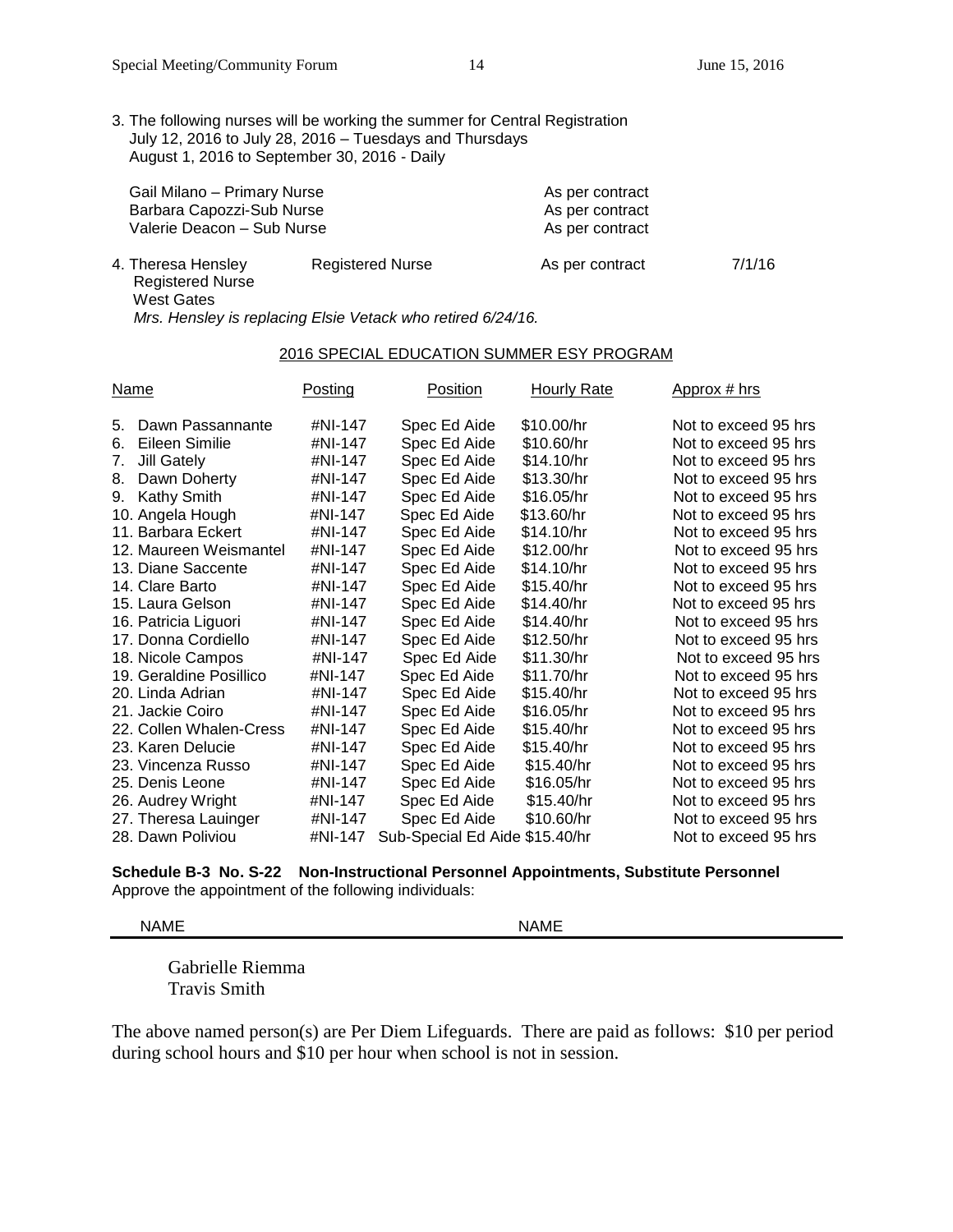## **Schedule D No. 31**

That the Board of Education accepts all recommendations of the CSE and CPSE as listed:

| October 21, 2015 – CPSE<br>February 1, $2016 - CSE$ | April 4, 2016 – CSE<br>April 13, 2016 - SHS CSE | May 18, 2016 – CPSE<br>May 18, 2016 – CSE |
|-----------------------------------------------------|-------------------------------------------------|-------------------------------------------|
| February 24, 2016 – CPSE                            | April 15, 2016 - SHS CSE                        | May 19, 2016 – CSE                        |
| February 24, 2016 - MS CSE                          | April 18, 2016 - MS CSE                         | May 19, 2016 – SHS CSE                    |
| February 26, 2016 - SHS CSE                         | April 19, 2016 - MS CSE                         | May 20, 2016 - MS CSE                     |
| March 1, 2016 – CPSE                                | April 20, 2016 - CPSE                           | May 20, 2016 - SHS CSE                    |
| March 3, 2016 – CPSE                                | April 21, 2016 – CSE                            | May 23, 2016 – CSE                        |
| March 8, 2016 – MS CSE                              | April 22, 2016 – CSE                            | May 23, 2016 – SHS CSE                    |
| March 10, 2016 - CPSE                               | May 2, 2016 – CPSE                              | May 24, 2016 – CSE                        |
| March 11, 2016 - MS CSE                             | May 3, 2016 - OD CSE                            | May 25, 2016 - CPSE                       |
| March 14, 2016 – CPSE                               | May 4, 2016 – CSE                               | May 26, 2016 – CSE                        |
| March 14, 2016 - MS CSE                             | May 4, 2016 – MS CSE                            | May 27, 2016 – SHS CSE                    |
| March 18, 2016 – SHS CSE                            | May 4, 2016 – SHS CSE                           | May 31, 2016 – CSE                        |
| March 21, 2016 - CPSE                               | May 5, 2016 – CSE                               | May 31, 2016 - SHS CSE                    |
| March 22, 2016 - OD CSE                             | May 5, 2016 – SHS CSE                           | June 1, 2016 – CPSE                       |
| March 29, 2016 - MS CSE                             | May 6, 2016 – SHS CSE                           | June 1, 2016 – SHS CSE                    |
| March 31, 2016 - CPSE                               | May 10, 2016 – MS CSE                           | June 1, 2016 – OD CSE                     |
| March 31, 2016 - CSE                                | May 11, 2016 – CPSE                             | June 2, 2016 – CSE                        |
| March 31, 2016 - MS CSE                             | May 11, 2016 – CSE                              | June 2, 2016 – SHS CSE                    |
| April 1, 2016 – CPSE                                | May 11, 2016 – OD CSE                           | June 3, 2016 – SHS CSE                    |
| April 1, 2016 – SHS CSE                             | May 13, 2016 - SHS CSE                          |                                           |
| April 4, 2016 – CPSE                                | May 17, 2016 – CSE                              |                                           |

#### **Schedule G No. 15 Approval of Bids** Accepts the Bid of:

Code: A1480000000

| Item or Description | Vendor             | Amount     |           |
|---------------------|--------------------|------------|-----------|
| DISTRICT NEWSLETTER | TOBAY PRINTING CO. | Newsletter | \$4985.00 |
| & SCHOOL CALENDAR   |                    | Calendar   | \$2749.00 |

**\*\*\*\*\*\*\*\*\*\*\*\*\*\*\*\*\*\*\*\*\*\*\*\*\*\*\*\*\*\*\*\*\*\*\*\*\*\*\*\*\*\*\*\*\*\*\***

## **UNFINISHED BUSINESS**

**\*\*\*\*\*\*\*\*\*\*\*\*\*\*\*\*\*\*\*\*\*\*\*\*\*\*\*\*\*\*\*\*\*\*\*\*\*\*\*\*\*\*\*\*\*\*\***

## **NEW BUSINESS**

**\*\*\*\*\*\*\*\*\*\*\*\*\*\*\*\*\*\*\*\*\*\*\*\*\*\*\*\*\*\*\*\*\*\*\*\*\*\*\*\*\*\*\*\*\*\*\***

## **SUPERINTENDENT'S REPORTS**

That the Board of Education accepts the following reports:

a. Warrants #11 – Regular – May, 2016

**\*\*\*\*\*\*\*\*\*\*\*\*\*\*\*\*\*\*\*\*\*\*\*\*\*\*\*\*\*\*\*\*\*\*\*\*\*\*\*\*\*\*\*\*\*\***